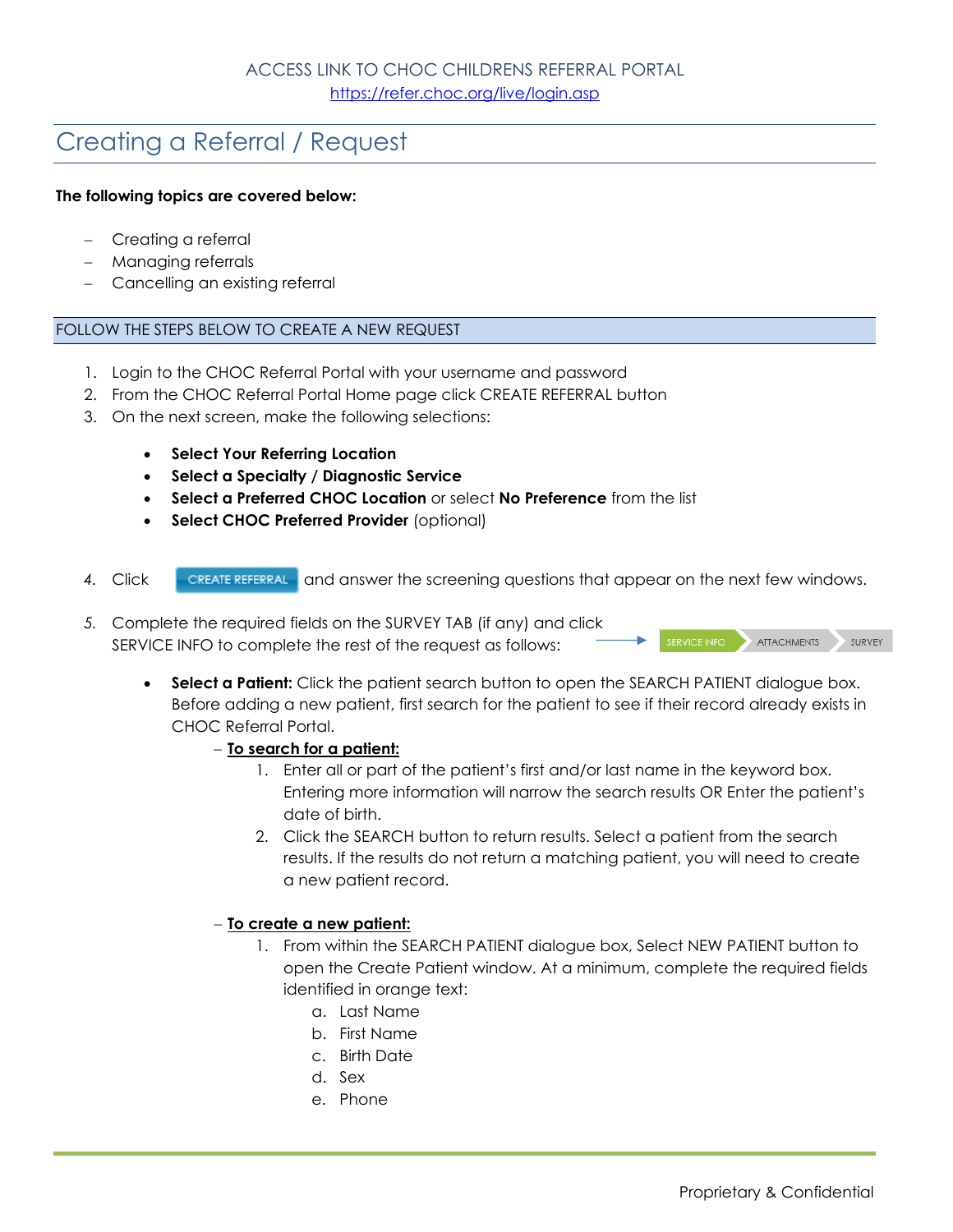# **f. IMPORTANT: PRIMARY LOCATION SHOULD REFLECT THE REFERRING PROVIDER LOCATION.**

Once all patient updates have been made, click SAVE to return to the SERVICE INFO tab.

# 6. **Complete the Service Info Required Fields as follows:**

- **Reason for Exam:** Summarize the referral reason in a few words.
- **Referring Physician:** Click ADD button to search for a name or manually enter a name as free text in the space selected.
- **Contact #:** Phone number of the person entering the request
- **Primary Care Provider:** Enter if different from the referring provider.
- **Insurance Information:** Click the ADD AND VIEW button to open insurance details OR add attachment with the details, including a front and back copy of the medical card.

**Additional Fields:** There are many other visible fields that do not require entry from the requester, but that may be used if needed such as:

- **Ordering Physician:** Additional physician name, not the referring provider or PCP
- **Communication Log:** Open text box for entering additional information that would be helpful for the scheduler, special requests, etc.
- **Attachments Tab:** The attachments window can be accessed by clicking the ATTACHMENTS tab at the top of the screen. Use this window to attach supplemental documents to the request if necessary.

| <b>Create New Referral</b>        | <b>LASHER, MACKENZIE</b>                                                                                                                |                           |                                                                   |                           |                            | Born 4/4/2003 (16 yrs) Gender F NHS No. + |                           |
|-----------------------------------|-----------------------------------------------------------------------------------------------------------------------------------------|---------------------------|-------------------------------------------------------------------|---------------------------|----------------------------|-------------------------------------------|---------------------------|
| <b>REFERRAL INFORMATION</b>       | <b>ATTACHMENTS</b>                                                                                                                      | <b>SURVEY</b>             |                                                                   |                           |                            |                                           |                           |
| <b>PATIENT INFO</b>               |                                                                                                                                         |                           |                                                                   |                           |                            |                                           |                           |
|                                   | Patient Id 3812<br><b>PATENT SEARCH</b>                                                                                                 | <b>REF HISTORY</b>        |                                                                   |                           |                            |                                           |                           |
|                                   | Last Name LASHER                                                                                                                        |                           | First Name MACKENZIE                                              |                           | <b>Middle Name</b>         |                                           |                           |
| (mm/dd/yyyy)                      | Birth Date 4/4/2003 (Age: 16 yrs)                                                                                                       |                           | Sex F                                                             |                           | <b>Preferred Languages</b> |                                           |                           |
|                                   | <b>MRN</b>                                                                                                                              |                           |                                                                   |                           |                            |                                           |                           |
| REFERRAL INFORMATION              |                                                                                                                                         |                           |                                                                   |                           |                            |                                           |                           |
| Request #                         |                                                                                                                                         | <b>Specialty</b>          | Cardiology<br><b>Cardiology Referral Guidelines</b><br>AVALABLITY |                           | <b>Current Status</b>      |                                           |                           |
| <b>Reason For Exam</b>            | <b>Enlarged heart</b>                                                                                                                   | <b>Referring Location</b> | Orange Doctors of Kids & Teens                                    | $\boldsymbol{\mathrm{v}}$ | <b>Referral Type</b>       | <b>EXTERNAL</b>                           | $\boldsymbol{\mathrm{v}}$ |
| <b>Request Date/time</b>          | 11/19/2019 16:05                                                                                                                        | <b>Providing Location</b> | CHOC Children's Clinic-Specialty Care,                            | $\boldsymbol{\mathrm{v}}$ | Priority                   | Routine                                   | $\boldsymbol{\mathrm{v}}$ |
| Coordinator                       |                                                                                                                                         | Consultant                |                                                                   |                           | Preferred<br>Provider      |                                           |                           |
| <b>Referring Physician</b>        |                                                                                                                                         | Ordering<br>Physician     |                                                                   |                           | Contact #                  |                                           |                           |
|                                   | <b>Tara Miller</b>                                                                                                                      |                           |                                                                   |                           |                            |                                           |                           |
| <b>Primary Care</b><br>Provider   |                                                                                                                                         | Communication<br>Log      |                                                                   |                           |                            |                                           |                           |
|                                   | INSURANCE INSTRUCTIONS - Click the "Add and View" button to enter insurance information if it is NOT already attached to this referral. |                           |                                                                   |                           |                            | <b>Add and View</b>                       |                           |
| <b>Referral Order Description</b> |                                                                                                                                         |                           |                                                                   | <b>Reason For Exam</b>    |                            |                                           | $\overline{\mathbf{v}}$   |

#### **Screenshot below is a sample of a completed request.**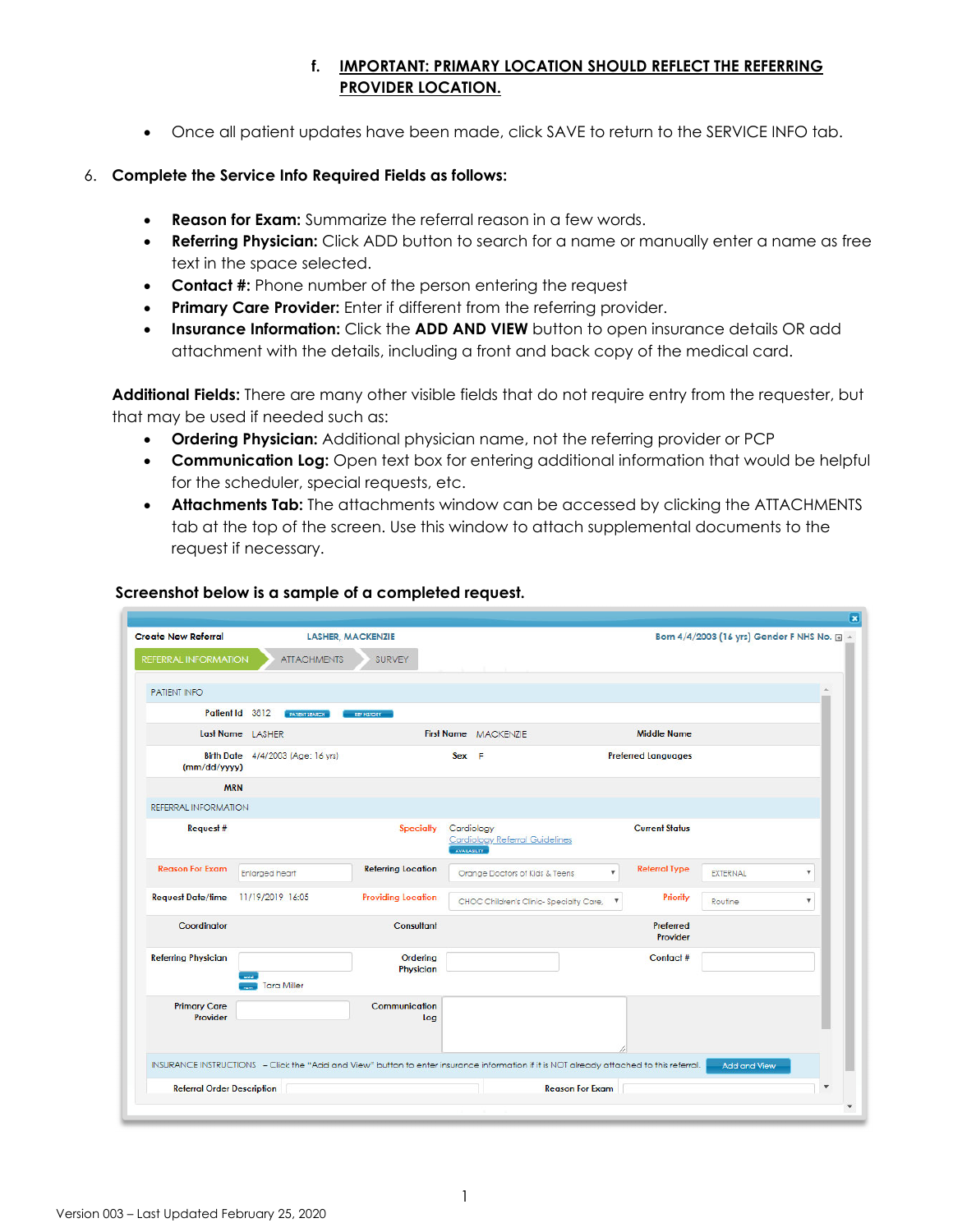7. Once you've verified that all the information entered is correct scroll to the bottom of your screen and select SUBMIT this request.

*SAVE VS SUBMIT Hint: Clicking the SAVE button will save the request in DRAFT status and DOES NOT SUBMIT the request to be processed. Saved requests will remain on the requester's DRAFTS list indefinitely or until the requester opens the request and clicks SUBMIT.* 

*Clinical Scenario for Saving: Referral draft started but you are waiting for labs results to attach. Save and once lab results are received attach to referral request and then Submit referral.* 

# Managing & Viewing Referrals

Once a referral has been submitted, use the following functions to continue to manage the status of your referral and/or add additional information as needed.

# MY REQUESTS QUEUE

| <b>SEARCH FILTER</b>                                  |                           |                           |                          |                           |                                    |                     |
|-------------------------------------------------------|---------------------------|---------------------------|--------------------------|---------------------------|------------------------------------|---------------------|
| RECEIVING SITE <sub>1-All</sub> Sites-                | PT NAME                   |                           | PT #                     |                           | <b>PRIORITY   All Priorities V</b> |                     |
| <b>REQUEST DATE</b>                                   | SPECIALTY All Specialties |                           | STATUS Draft             |                           |                                    | GO                  |
|                                                       |                           |                           |                          |                           |                                    |                     |
| Found: 13 Displaying 1-13                             |                           |                           |                          |                           |                                    | previous   1   next |
| <b>RECEIVING SITE</b><br>ID                           | <b>REQUEST DATE</b>       | <b>PATIENT NAME</b>       | <b>REASON FOR EXAM</b>   | SPECIALTY                 | <b>STATUS</b>                      |                     |
| 57440 Orange Doctors of Kids & Teens                  | 11/14/2019 2:07:01 PM     | ecept, joanna             | <b>TEST</b>              | <b>Infectious Disease</b> | Accepted by Financial Coordinator  |                     |
| Orange Doctors of Kids & Teens<br>57437               | 11/14/2019 11:20:05 AM    | <b>MOUSE, MICKEY</b>      | abd pain                 | Gastroenterology          | Accepted by Financial Coordinator  |                     |
| 57436 Orange Doctors of Kids & Teens                  | 11/14/2019 4:23:48 AM     | PALANIVELRAJAN, GARVIK    | Pain                     | Gastroenterology          | Approved for Scheduling            |                     |
| 57378 Superkids Pediatrics                            | 11/8/2019 3:26:24 PM      | ECEPTIONIST, NEWTHREE     | migraine                 | Neurology                 | Scheduled                          |                     |
| ORG GASTROENTEROLOGY<br>57377                         | 11/8/2019 2:40:21 PM      | <b>ECEPTIONIS, ALEX</b>   | test                     | Metabolic Clinic          | Scheduled                          |                     |
| 57367 Superkids Pediatrics                            | 11/7/2019 11:15:46 AM     | ecept, jackie             | short stature            | Endocrinology             | Schedule                           |                     |
| 57365 ORG Endocrinolog                                | 11/6/2019 10:57:01 AM     | <b>ECEPTIONIST, ULSH</b>  | <b>TEST</b>              | Endocrinology             | Scheduled                          |                     |
| 57360 Superkids Pediatrics                            | 11/5/2019 3:33:39 PM      | <b>ECEPTIONIST, ULSH</b>  | Fainting                 | Neurology                 | Scheduled                          |                     |
| Breathmobile (Centrum)<br>57319                       | 10/21/2019 1:45:28 PM     | ZTEST, ALEX               | Test                     | Neurology                 | Scheduled                          |                     |
| 57303 Breathmobile (Placentia)                        | 10/9/2019 10:10:26 AM     | <b>TEST, PATIENT MSPQ</b> | test                     | Neurology                 | Scheduling in Progress             |                     |
| 57302 Breathmobile (Costa Mesa)                       | 10/9/2019 9:46:10 AM      | Test, Baby                | test                     | Neuroloav                 | Scheduled                          |                     |
| 57299 AC Psychology                                   | 10/9/2019 9:01:59 AM      | <b>TEST, PATIENT</b>      | kafdkk                   | Neurology                 | Scheduled                          |                     |
| 57296 CHOC Children's Specialists Pulmonology, Pomona | 10/8/2019 1:27:50 AM      | <b>Fax.</b> Delegate      | <b>FROM UNKNOWN FAX#</b> | Gastroenterology          | Schedule                           |                     |

Visit the MY REQUESTS page to view a list of all the referrals that you have submitted to CHOC and their current status.

#### DRAFTS PAGE

The drafts page is a list of draft referrals. Any referrals listed on this screen have NOT been submitted to CHOC.

### INCOMING LIST

| <b>Incoming Request(s):</b>    |                            |              |         |                      |               |                                              |                               |                                                         |                                   |                                                                         |                         |                             |                                             |
|--------------------------------|----------------------------|--------------|---------|----------------------|---------------|----------------------------------------------|-------------------------------|---------------------------------------------------------|-----------------------------------|-------------------------------------------------------------------------|-------------------------|-----------------------------|---------------------------------------------|
| SEARCH FILTER                  |                            |              |         |                      |               |                                              |                               |                                                         |                                   |                                                                         |                         |                             |                                             |
| REQUEST ID#                    |                            |              |         |                      |               | REQUEST DATE RANGE   11/11/2019   11/19/2019 |                               |                                                         | PATIENT NAME                      |                                                                         |                         | <b>MRN</b>                  |                                             |
| <b>PRIORITY All Priorities</b> |                            | $\mathbf{v}$ |         |                      |               | SPECIALTY 72 selected                        |                               |                                                         | <b>REFERRAL STATUS All Status</b> |                                                                         |                         | FOLLOWED BY All Followed By | $\mathbf{v}$                                |
| cm                             |                            |              |         |                      |               | REFERRING LOCATION 166 selected              |                               |                                                         |                                   |                                                                         |                         |                             | GO                                          |
| Found: 18 Displaying 1-15      |                            |              |         |                      |               |                                              |                               |                                                         |                                   | <b>Contract Contract Contract</b>                                       |                         |                             | previous   1   2   next                     |
| <b>FLAG RECEIVED DATE</b>      | <b>WAIT</b><br><b>TIME</b> | AGE MRN      |         | <b>PRIORITY CITY</b> |               | PATIENT NAME                                 | SPECIALTY /<br><b>SERVICE</b> | <b>INSURANCE</b><br><b>PLAN</b><br><b>AUTHORIZATION</b> | <b>REFERRING LOCATION</b>         | <b>PREFERRED LOCATION</b>                                               | <b>BY</b>               | FOLLOWED REQUEST STATUS     | <b>REFERRAL ORDER</b><br><b>DESCRIPTION</b> |
| 11/13/2019 9:31:20 AM          |                            | 27           |         |                      |               | Routine Fullerton taylor ecept               | Cardiology                    | cigna<br>55555                                          | & Teens                           | Orange Doctors of Kids CHOC Children's Clinic-Specialty Care,<br>Orange | Gina<br>Cadogan         | Schedule                    |                                             |
| 11/14/2019 4:23:48 AM 25       | Days                       |              | 3790451 | Routine LAKE         | <b>FOREST</b> | <b>GARVIK</b><br>PALANIVELRAJAN              | Gastroenteroloav              |                                                         | & Teens                           | Orange Doctors of Kids CHOC Children's Health Center, Corona            | <b>PAC</b><br>Scheduler | Approved for Schedulina     |                                             |
| 11/14/2019 11:20:05 AM 25      | <b>Days</b>                | - 9          |         | Jrgent               | Orange        | <b>MICKEY MOUSE</b>                          | Gastroenteroloav              |                                                         | & Teens                           | Orange Doctors of Kids CHOC Children's Health Center, Corona            |                         | Need                        |                                             |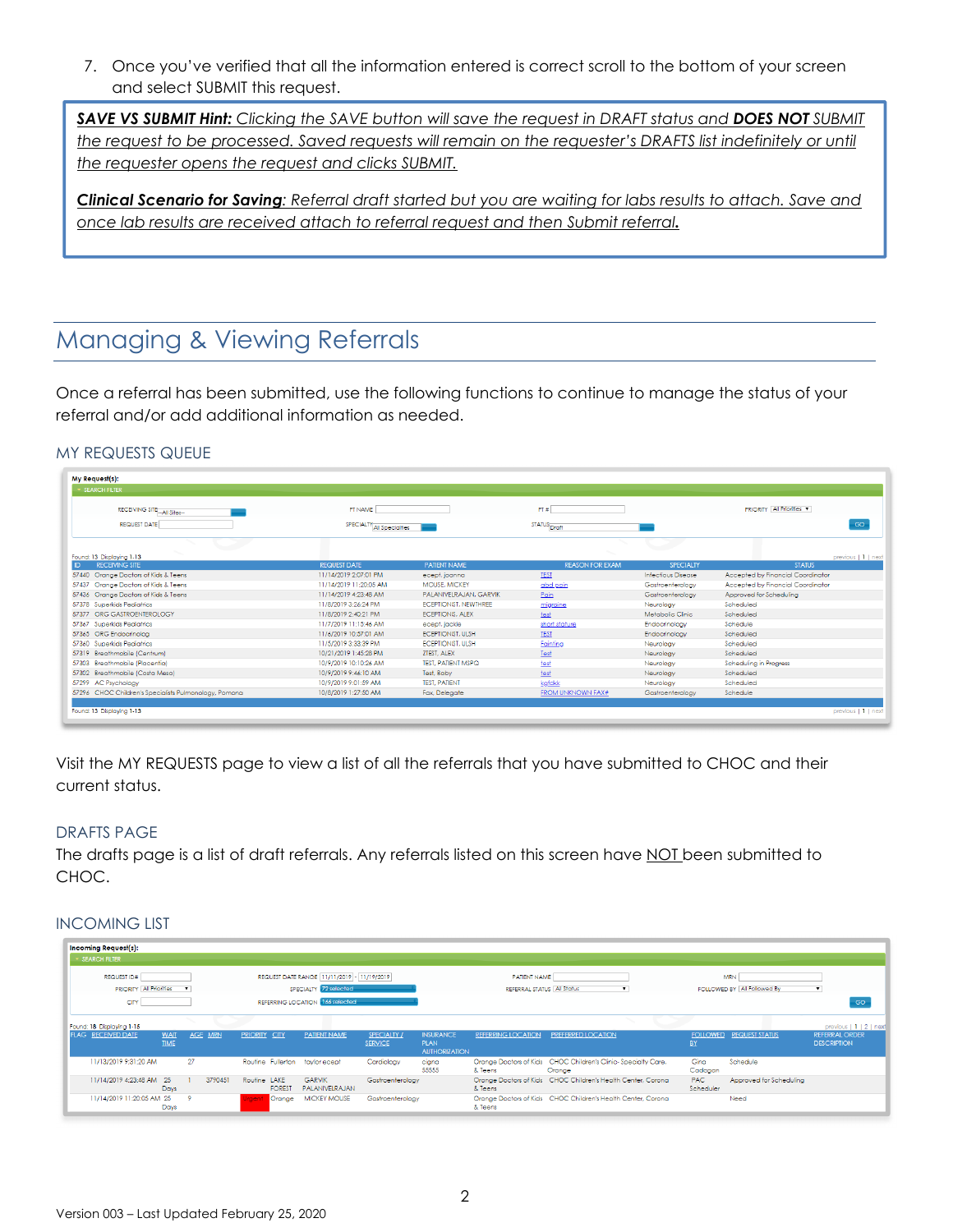The Incoming List will only include referrals that have been submitted to CHOC and assigned back to the referring practice. For example, if CHOC needs more patient information, they may assign the referral back to you in the Request More Info status.

# CANCELING A REQUEST

| <b>SEARCH FILTER</b>                                  |                           |                              |                         |                           |                                   |
|-------------------------------------------------------|---------------------------|------------------------------|-------------------------|---------------------------|-----------------------------------|
| RECEIVING SITE <sub>11-All</sub> Sites-               | PT NAME                   |                              | PT #                    |                           | <b>PRIORITY All Priorities V</b>  |
| <b>REQUEST DATE</b>                                   | SPECIALTY All Specialties |                              | STATUS <sub>Draft</sub> |                           | GO                                |
|                                                       |                           |                              |                         |                           |                                   |
| Found: 13 Displaying 1-13                             |                           |                              |                         |                           | previous   1   next               |
| <b>RECEIVING SITE</b>                                 | <b>REQUEST DATE</b>       | <b>PATIENT NAME</b>          | <b>REASON FOR EXAM</b>  | SPECIALTY                 | <b>STATUS</b>                     |
| 57440 Orange Doctors of Kids & Teens                  | 11/14/2019 2:07:01 PM     | ecept, joanna                | <b>TEST</b>             | <b>Infectious Disease</b> | Accepted by Financial Coordinator |
| Orange Doctors of Kids & Teens<br>57437               | 11/14/2019 11:20:05 AM    | <b>MOUSE, MICKEY</b>         | abd pain                | Gastroenteroloav          | Accepted by Financial Coordinator |
| 57436 Orange Doctors of Kids & Teens                  | 11/14/2019 4:23:48 AM     | PALANIVELRAJAN, GARVIK       | Pain                    | Gastroenteroloav          | Approved for Schedulina           |
| 57378 Superkids Pediatrics                            | 11/8/2019 3:26:24 PM      | <b>ECEPTIONIST, NEWTHREE</b> | migraine                | Neurology                 | Scheduled                         |
| ORG GASTROENTEROLOGY<br>57377                         | 11/8/2019 2:40:21 PM      | <b>ECEPTIONIS, ALEX</b>      | test                    | Metabolic Clinic          | Scheduled                         |
| 57367 Superkids Pediatrics                            | 11/7/2019 11:15:46 AM     | ecept, jackie                | short stature           | Endocrinology             | Schedule                          |
| 57365 ORG Endocrinolog                                | 11/6/2019 10:57:01 AM     | ECEPTIONIST, ULSH            | TEST                    | Endocrinology             | Scheduled                         |
| 57360 Superkids Pediatrics                            | 11/5/2019 3:33:39 PM      | <b>ECEPTIONIST, ULSH</b>     | Fainting                | Neurology                 | Scheduled                         |
| 57319<br>Breathmobile (Centrum)                       | 10/21/2019 1:45:28 PM     | ZTEST, ALEX                  | Test                    | Neurology                 | Scheduled                         |
| 57303<br>Breathmobile (Placentia)                     | 10/9/2019 10:10:26 AM     | <b>TEST, PATIENT MSPQ</b>    | test                    | Neurology                 | Scheduling in Progress            |
| 57302 Breathmobile (Costa Mesa)                       | 10/9/2019 9:46:10 AM      | Test, Baby                   | test                    | Neurology                 | Scheduled                         |
| 57299 AC Psychology                                   | 10/9/2019 9:01:59 AM      | <b>TEST, PATIENT</b>         | kafdkk                  | Neurology                 | Scheduled                         |
| 57296 CHOC Children's Specialists Pulmonology, Pomona | 10/8/2019 1:27:50 AM      | Fax, Delegate                | FROM UNKNOWN FAX#       | Gastroenterology          | Schedule                          |

From MY REQUESTS page click on the referral to open.

| <b>Ecept, Redwings</b><br><b>REFERRAL INFORMATION</b> | <b>ATTACHMENTS</b>                                                                    | <b>SURVEY</b>                              | <b>TASKS</b><br><b>INTERACTION</b>                                                         | Born 12/2/2016 (3 yrs) Gender M NHS No. 3790723 F<br>APPOINTMENT | <b>AUDIT</b>                    |                  | <b>⊕</b> print ▲ |
|-------------------------------------------------------|---------------------------------------------------------------------------------------|--------------------------------------------|--------------------------------------------------------------------------------------------|------------------------------------------------------------------|---------------------------------|------------------|------------------|
| PATIENT INFO                                          |                                                                                       |                                            |                                                                                            |                                                                  |                                 |                  |                  |
|                                                       | Patient Id 12902                                                                      |                                            |                                                                                            |                                                                  |                                 |                  |                  |
|                                                       | Last Name Ecept                                                                       |                                            | First Name Redwings                                                                        |                                                                  | <b>Middle Name</b>              |                  |                  |
| (mm/dd/yyyy)                                          | Birth Date 12/2/2016 (Age: 3 yrs)                                                     |                                            | Sex M                                                                                      |                                                                  | <b>Preferred Languages</b>      |                  |                  |
|                                                       | MRN 3790723                                                                           |                                            |                                                                                            |                                                                  |                                 |                  |                  |
| REFERRAL INFORMATION                                  |                                                                                       |                                            |                                                                                            |                                                                  |                                 |                  |                  |
| Request $\neq$ 57527                                  |                                                                                       | Specialty                                  | Rheumatology<br><b>Rheumatology Referral Guidelines</b><br><b>AVALABLITY</b>               |                                                                  | <b>Current</b><br><b>Status</b> | <b>MD Triage</b> |                  |
| <b>Reason For Exam</b>                                | Rule out Lupus                                                                        | <b>Referring Location</b>                  | Orange Doctors of Kids & Teens                                                             |                                                                  | <b>Referral Type</b>            | EXTERNAL         |                  |
| <b>Request Date/time</b>                              | 12/2/2019 13:59                                                                       | <b>Providing Location</b>                  | CHOC Children's Clinic- Specialty Care, Orange                                             | $\scriptstyle\rm w$                                              | <b>Priority</b>                 | Routine          |                  |
| Coordinator                                           |                                                                                       | Consultant                                 |                                                                                            |                                                                  | Preferred<br>Provider           |                  |                  |
| <b>Referring Physician</b>                            | $-1$                                                                                  | Ordering<br>Physician                      |                                                                                            |                                                                  | Contact #                       |                  |                  |
| <b>Primary Care</b>                                   |                                                                                       | Communication                              |                                                                                            |                                                                  |                                 |                  |                  |
| <b>LETTERS</b><br><b>DECLINE</b>                      | <b>DRAW EMAIL</b><br><b>ADD INFO</b><br><b>ASSIGN FOR SCHEDULING</b><br><b>ITILEL</b> | <b>ADD REMINDER</b><br><b>SAVE CHANGES</b> | <b>TRACKING REPORT</b><br><b>EMAIL HISTORY</b><br><b>READY TO SCHEDULE</b><br><b>DEFER</b> | SEND FILES TO CERNER                                             |                                 |                  |                  |

Click cancel.